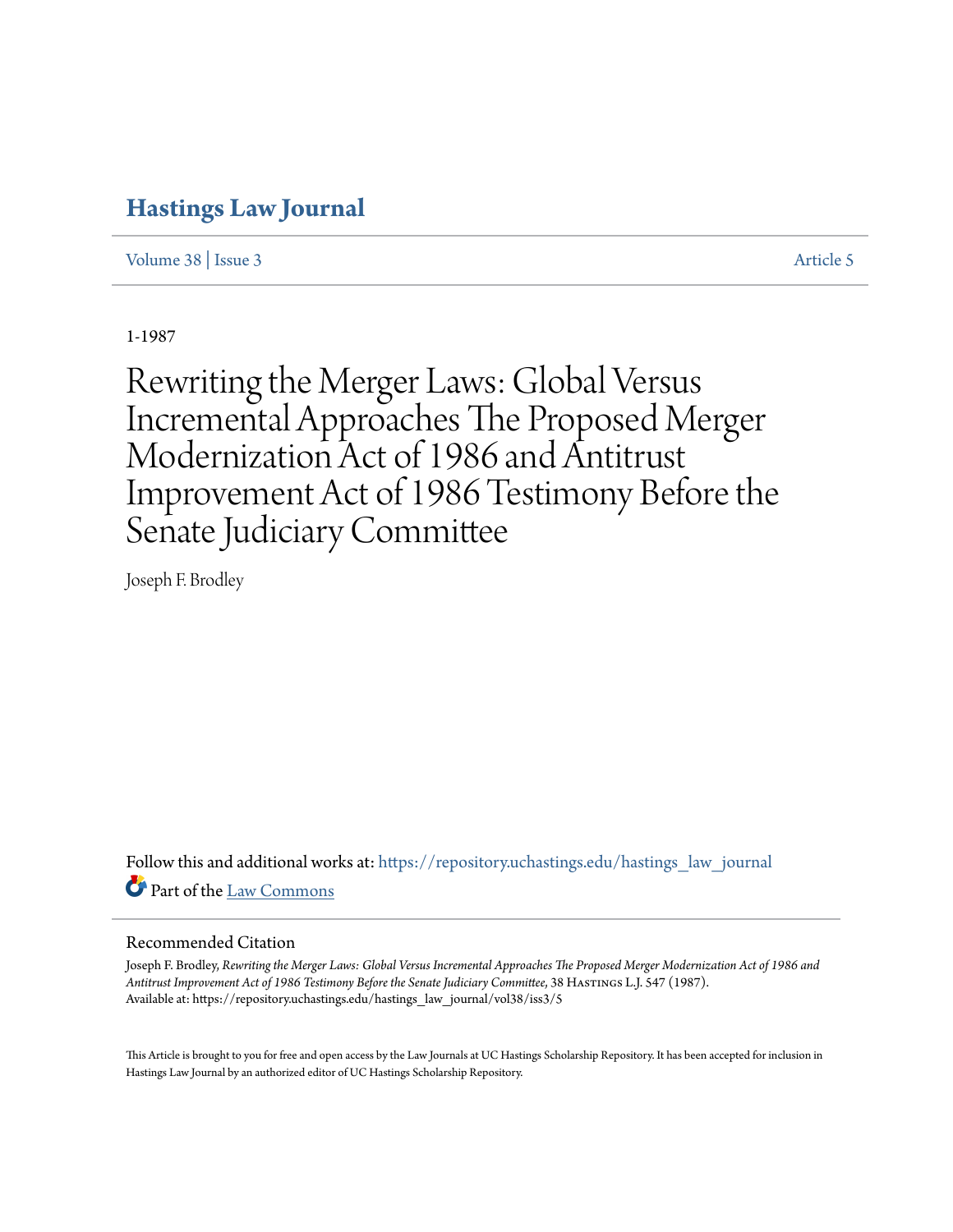# Rewriting the Merger Laws: Global Versus Incremental Approaches

# The Proposed "Merger Modernization Act of **1986"** and "Antitrust Improvement Act of **1986"**

# Testimony Before the Senate Judiciary Committee

*April 9, 1986 by* **JOSEPH** F. BRODLEY\*

### **Introduction**

The antitrust laws speak in words of constitutional generality, enunciating their basic standards in terms of restraint of trade and injury to competition. To give content to these broad concepts, courts formulate legal rules rooted in specific adjudications, informed by detailed factual records and expert testimony. In addition, in the merger field and certain other areas the Department of Justice has issued detailed guidelines to inform business even more precisely about current enforcement policies. Over time judicial interpretations and enforcement guidelines have evolved in the light of accumulated enforcement experience and increased economic knowledge. But until now the legislative foundations of substantive antitrust law and of merger law have responded to changing economic circumstances by incremental adjustment.

Recently, however, the Justice Department proposed a radical deviation from the policy of incremental adjustment and change. In 1986 on behalf of the Administration the Justice Department presented several major amendments to the antitrust laws. These included a revision of the merger law, called "The Merger Modernization Act of

Professor of Law, Boston University School of Law. B.A., 1949, U.C.L.A.; LL.B., 1952, Yale University; LL.M., 1953, Harvard University.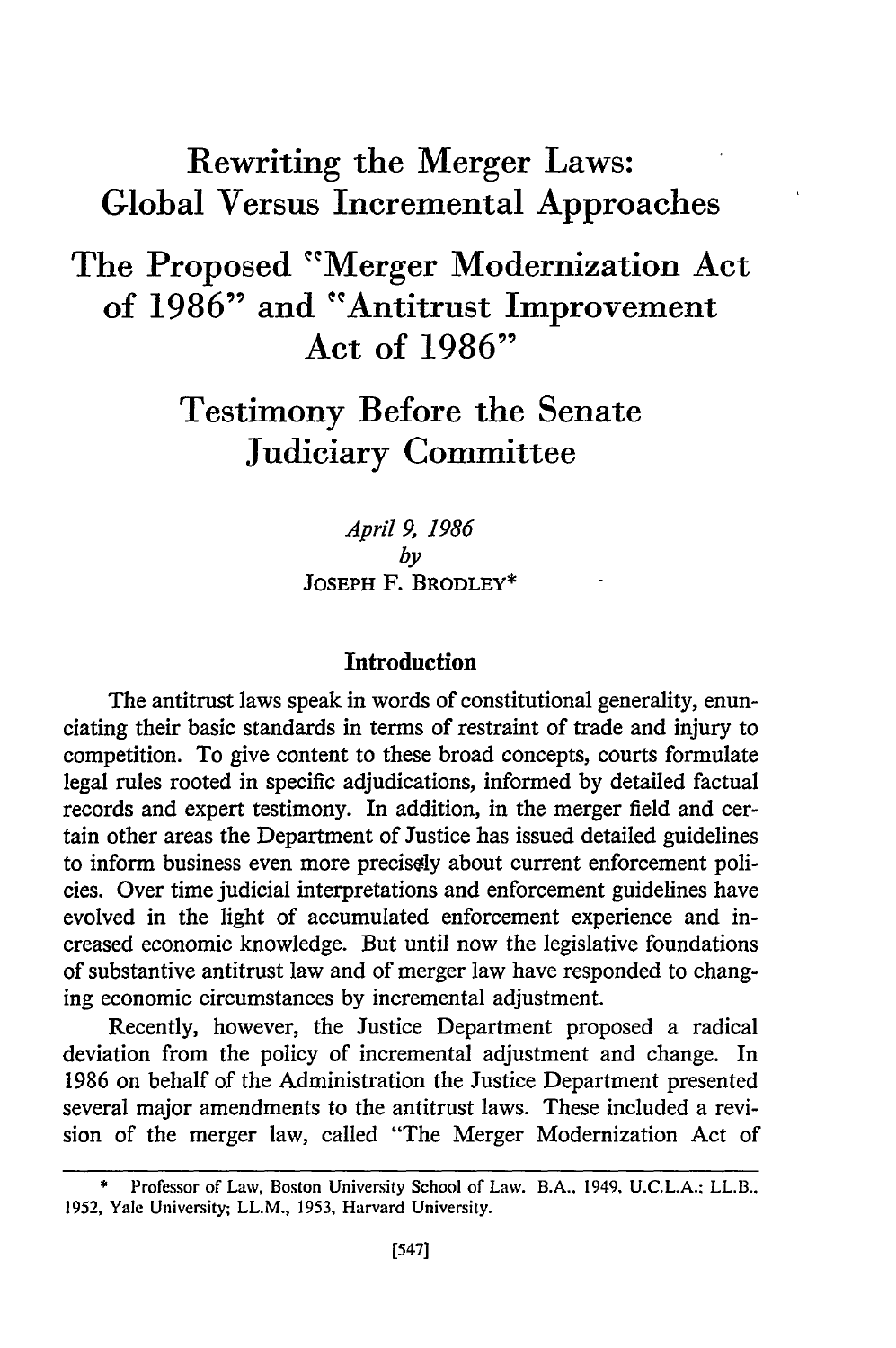1986,"<sup>1</sup> that would have altered the key substantive language of section 7 of the Clayton Act,<sup>2</sup> substituting in place of the historic test, "substantially to lessen competition... or... tend to create a monopoly," a quite different and more particularized test of illegality. Indeed, had it been adopted, the proposal would have codified substantial portions of the Department's Merger Guidelines, revised most recently in 1984.<sup>3</sup> The legislative proposal was all the more surprising since the attempt to codify the recent Merger Guidelines was not informed by judicial interpretation of the Guidelines. In fact, since 1981 the Department has not presented substantive issues of merger policy to the courts. When private litigants have brought merger cases that might evoke substantive rulings, the Justice Department has attacked their standing to litigate.

Introduced contemporaneously with the Administration Bill was a counterproposal by Senator Metzenbaum, presently Chairman of the Senate Antitrust Subcommittee, called "The Antitrust Improvement Act of 1986."<sup>4</sup> Less sweeping than the Administration proposal, the Metzenbaum Bill would nevertheless have made several important changes in antitrust law.

These recent legislative proposals are of more than passing interest. While neither was enacted, extensive hearings were held, and typically proposals for antitrust revision germinate for several years before they are accepted. Thus, the issue these proposals raise concerning global versus incremental change in merger policy may recur. What follows is essentially the testimony I delivered as a committee witness before the Senate Judiciary Committee on the two proposed merger enactments.<sup>5</sup>

## **I. Substantial Changes in Existing Law**

The proposed Merger Modernization Act would change the basic language of section 7 of the Clayton Act by eliminating the central substantive test, which for seventy-two years has been framed in terms of upholding competition and preventing monopoly, and substituting in its place an entirely new statutory term, "increased market power." There can be no clearer signal of a fundamental policy change than the radical alteration of the core language of a statute. The proposal is all the more

**<sup>1.</sup> S.** 2160, 99th Cong., 2d Sess., 132 CONG. REC. **S2280** (daily ed. Mar. 7, 1986) [hereinafter **S.** 2160].

<sup>2. 15</sup> U.S.C. § 18 (1982) (original version at ch. 323, § 7, 38 Stat. 730, 731-32 (1914)).

<sup>3. 2</sup> Trade Reg. Rep. (CCH) 4490-4495, 4500-4505 (1984) [hereinafter Guidelines].

<sup>4.</sup> **S.** 2022, 99th Cong., 2d Sess., 132 **CONG.** REC. S335 (daily ed. Jan. 27, 1986) [hereinafter **S.** 2022].

<sup>5.</sup> The original text of my testimony can be found in *Hearings on S. 2022 and S. 2160* Before the Senate Comm. on the *Judiciary,* 99th Cong., 2d Sess. 92-105 (1986).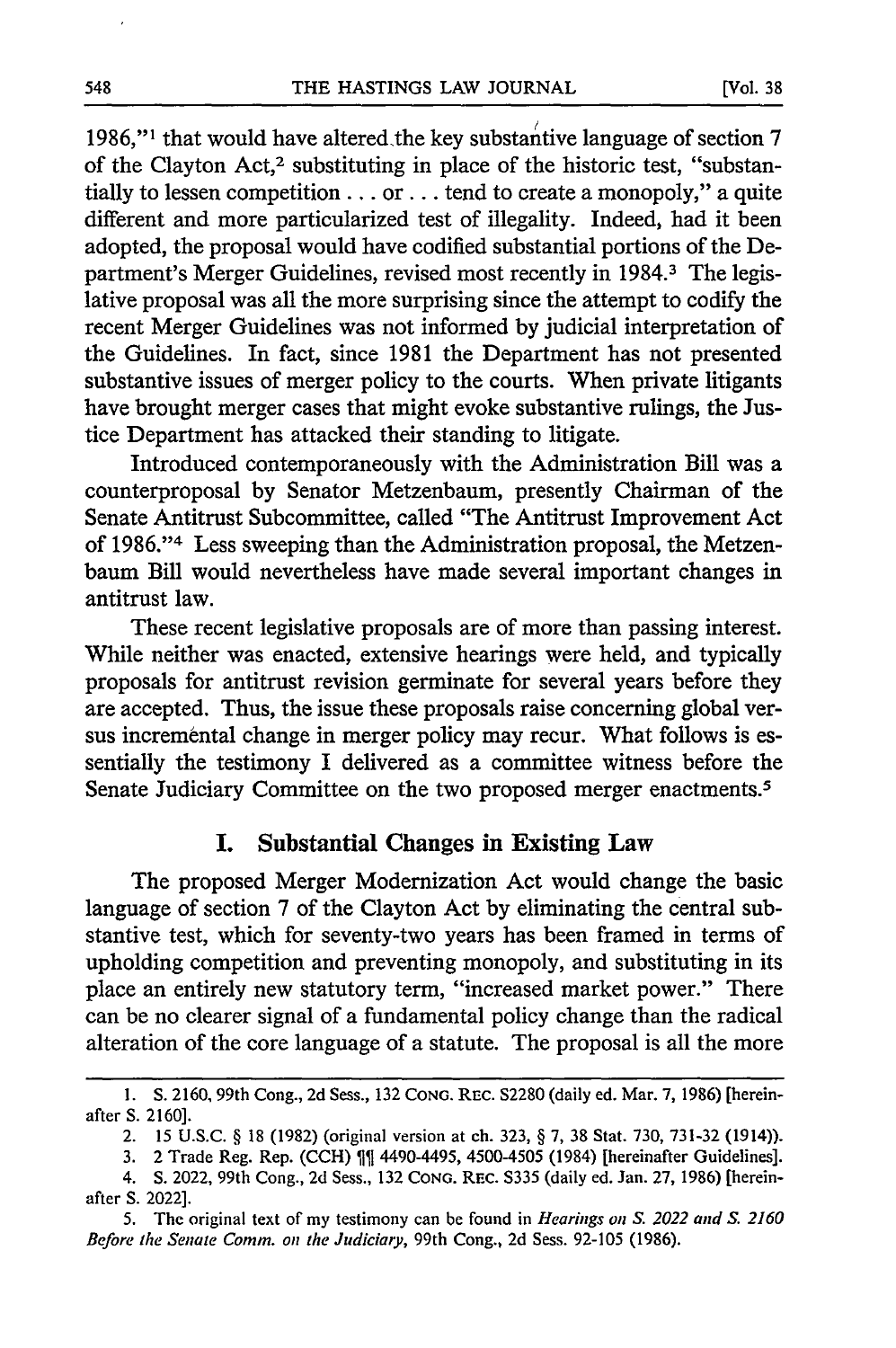striking in view of the fact that no previous antitrust statute has used any term other than "lessening of competition," "monopolization," or "restraints of trade" to indicate the object of prohibition. In Europe, antitrust is even called "competition policy."

Substitution of the words "increased market power" for "lessening of competition" would narrow the enforcement goals of the Clayton Act as well as those of the Sherman Act<sup>6</sup> and other antitrust statutes.<sup>7</sup> The term "increased market power," which is defined as the ability to charge higher than competitive prices and still make a profit, $s$  is narrower than the lessening of competition concept that it replaces because it describes only a single, immediate consequence of reduced competition-the ability to raise prices. But competition as it has been conceived in antitrust law, both in the United States and in Europe, also means rivalry in innovation, and in the quality and variety of products, equality of access to scarce resources, preservation of alternative centers of decision-making, and a general preference for the competitive process as the social instrument for achieving material well being. Thus, the present statute is aimed not only at preventing immediate and near-term monopolistic price increases, but also at maintaining a competitive environment favorable for long-term economic welfare.

In addition to narrowing the goals of the antitrust statutes, the new legal standard contained in the Merger Modernization Act would drastically alter both the substantive content of merger law as enunciated by the courts and the method of proof in antitrust cases. In describing these changes, I am not suggesting that existing merger doctrine is desirable in all respects. My point is to demonstrate how extensive the changes would be and how sharply this legislative approach contrasts with the incremental common-law method by which antitrust doctrine has in the past gradually evolved.<sup>9</sup>

**<sup>6. 15</sup> U.S.C.** §§ **1-7 (1982).**

**<sup>7.</sup>** Although **S. 2160** redefines competition only under § **7** of the Clayton Act, it would also immediately raise the issue of similar redefinition of established norms under the Sherman Act and other antitrust statutes, due to the well-known doctrine of United States v. Hutcheson, 312 U.S. 219 (1941). Under the *Hutcheson* case, which also involved an amendment to the Clayton Act, a later statutory redefinition can be read to modify earlier statutes containing the same term.

<sup>8.</sup> **S.** 2160, *supra* note **1,** 132 **CONG.** REC. at S2281 ("For purposes of this section, the ability to exercise market power is defined as the ability of one or more firms profitably to maintain prices above competitive levels for a significant period of time.").

The failure of the government to prosecute merger cases in recent years has prevented some adjustments in merger law that courts would otherwise no doubt have made. Moreover, private litigation can make only a limited contribution to the evolution of merger policy in view of the difficult hurdle private litigants face in merger cases in establishing antitrust standing. *See* Cargill, Inc. v. Montfort of Colo., 107 **S.** Ct. 484 (1986).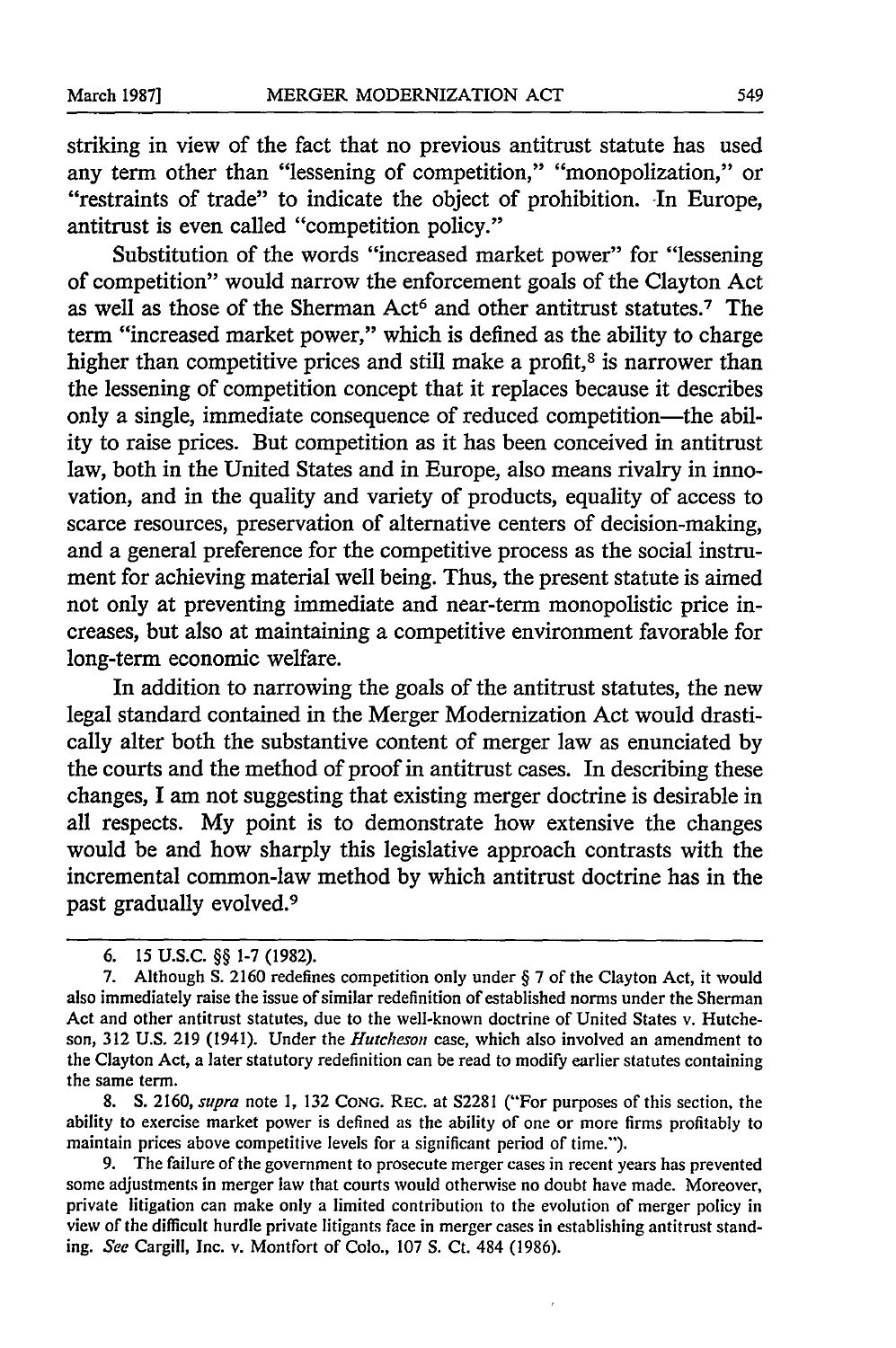#### **A.** Narrowing of Substantive Law

The most vital effect of the proposed change in the core language of the Clayton Act would be to call into doubt almost every prior merger decision. This unsettling result would occur because the substantive heart of the statute under which all of the prior cases were decided would be removed. In place of the existing statutory language "may **...** substantially **...** lessen competition, or **...** tend to create a monopoly," the proposed amendment substitutes the entirely different language "significant probability that the acquisition will substantially increase the ability to exercise market power." This new language is undefined in existing merger decisions of the courts. The only reliable source to which a court could turn to learn what this language means in terms of merger analysis is the source from which it was taken-the Justice Department's current Merger Guidelines.<sup>10</sup> Thus, with a single stroke of the pen, the precedential value of all prior merger case law would be called into question.

The authority of the case law would be further weakened by the proposed change in the statistical measure used to assess market concentration. The proposed Act mandates consideration of several specific factors in assessing the competitive effects of a merger, including "the number and size distribution of firms."<sup>11</sup> This would replace the fourfirm concentration ratio that courts have almost universally used to measure market concentration. The new formulation would arguably require use of the Herfindahl-Hirschman Index, a mathematically complex index which measures both number and size distribution of firms and which is contained in the current Merger Guidelines.<sup>12</sup> Since the Herfindahl-Hirschman Index has no direct analogue in the case law, it would be difficult to use the prior cases to determine what degree of concentration as measured by the Herfindahl-Hirschman Index would be excessive under the Clayton Act. Instead, courts would inevitably look to the standards in the Merger Guidelines, which are framed in terms of the Herfindahl-Hirschman Index. Under these standards, almost half of the horizontal mergers the Supreme Court has held to be unlawful would raise no market concentration problems.1<sup>3</sup>

The proposed amendment further provides that a merger will be unlawful only if the particular acquisition under scrutiny substantially increases the ability to exercise market power. That would appear to mean

<sup>10.</sup> See *supra* note **3.**

<sup>11.</sup> S. 2160, § 2, *supra* note 1, 132 CONG. REC. at S2281.

<sup>12.</sup> Guidelines, *supra* note 3, <sup>1</sup>[4493.10, 4493.101-.102.

<sup>13.</sup> *See* Fox, The *New Merger Guidelines-A Bheprint for Microeconomic Analysis,* 27 **ANTrIRus-r** Bui.i.. 519 (1982).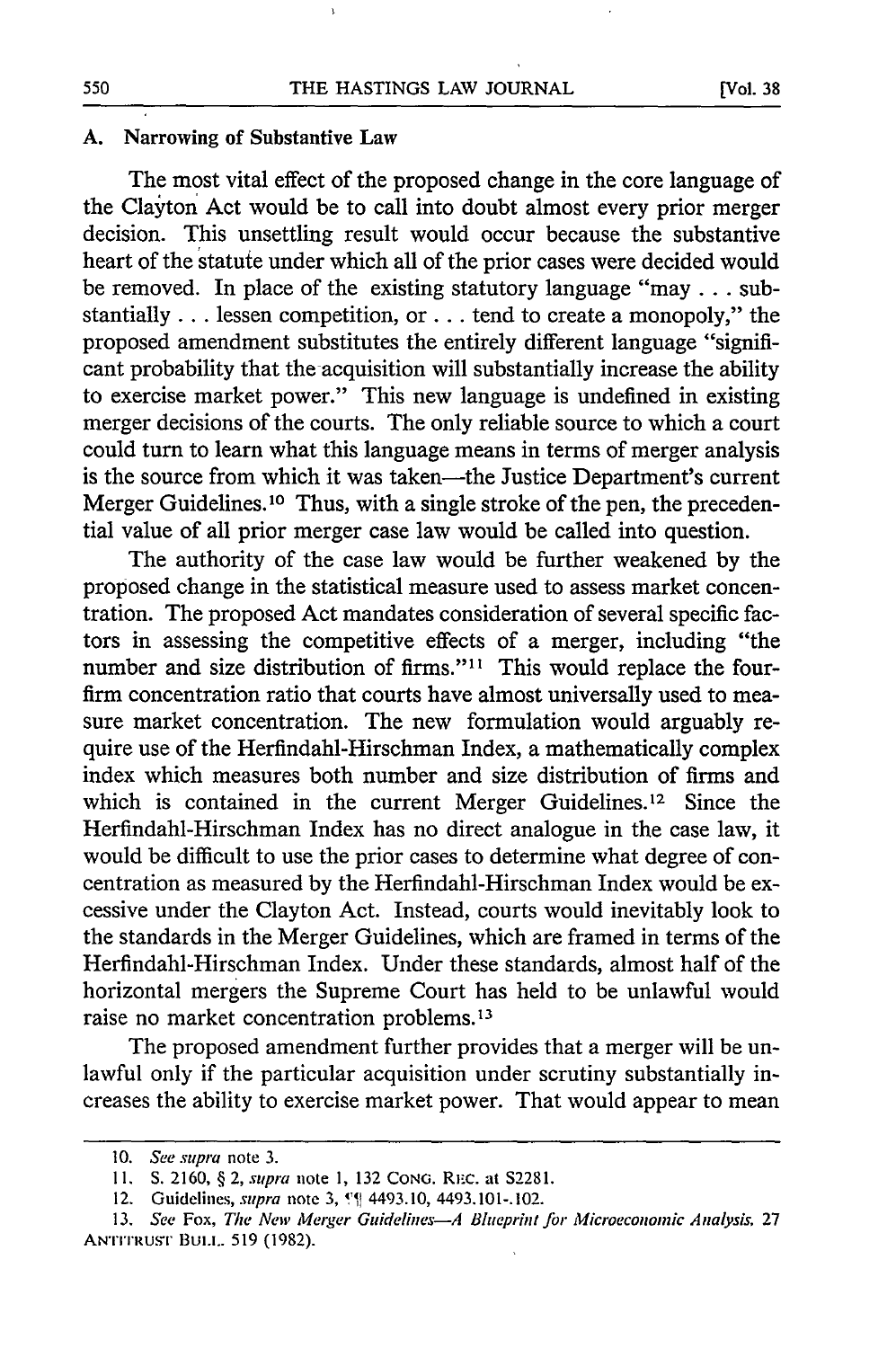that a court could not declare a merger unlawful merely because it is part of an accelerating merger wave that threatens to overwhelm competition. Instead, the government would also have to prove that the particular merger was at the tipping point, and would by itself move the market from competitive to monopolistic conditions. This requirement would reverse the result in *Brown Shoe Co. v. United States, 4* which held that under the Clayton Act courts could bar a merger that was part of an accelerating trend toward excessive concentration even though monopolistic conditions had not yet been achieved.

Another change in existing law would be the immunization of mergers in monopolistic or oligopolistic markets where the merging firms are already charging monopolistic prices. This immunity would occur because the proposed Act condemns mergers only when they *increase a* firm's ability to charge a monopolistic price and not when they merely perpetuate and entrench this ability. This effect would perpetuate a gap presently contained in the Merger Guidelines, which condemn mergers that increase market power but not mergers that entrench market power already achieved.<sup>15</sup>

Neither would the proposed amendment be likely to reach mergers that create monopolistic buying power-the power to force prices below competitive levels-as distinct from monopolistic selling power. So long as a merger did not lead to any clear and immediate ability to increase resale prices, the formation of abusive buying power would presumably be freely tolerated under the new law.

For all practical purposes the proposed amendment would also terminate enforcement against mergers injuring potential competition. A merger injures potential competition when it forecloses the probability that an outside firm will enter a monopolistic or oligopolistic market. It would seldom, if ever, be possible to protect potential competition under a legal test that requires a showing that a merger would directly enhance a firm's ability to raise prices. This change would reverse the result in such cases as *Ford Motor Co. v. United States*, <sup>16</sup> United States v. Conti*nental Can Co.,' <sup>7</sup>*and *FTC v. Proctor & Gamble Co., <sup>8</sup>*which barred mergers that removed one of the few most probable entrants into an oligopolistic market. It would also reject some or all of the legal doctrine

<sup>14. 370</sup> U.S. 294 (1962).

<sup>15.</sup> *See Note, The* Cellophane *Fallacy and the Justice Department's Guidelines for Horizontal Mergers,* 94 YALE **L.J. 670** (1985).

<sup>16. 405</sup> U.S. 562 (1972).

<sup>17. 378</sup> U.S. 441 (1964).

<sup>18. 386</sup> U.S. 568 (1967).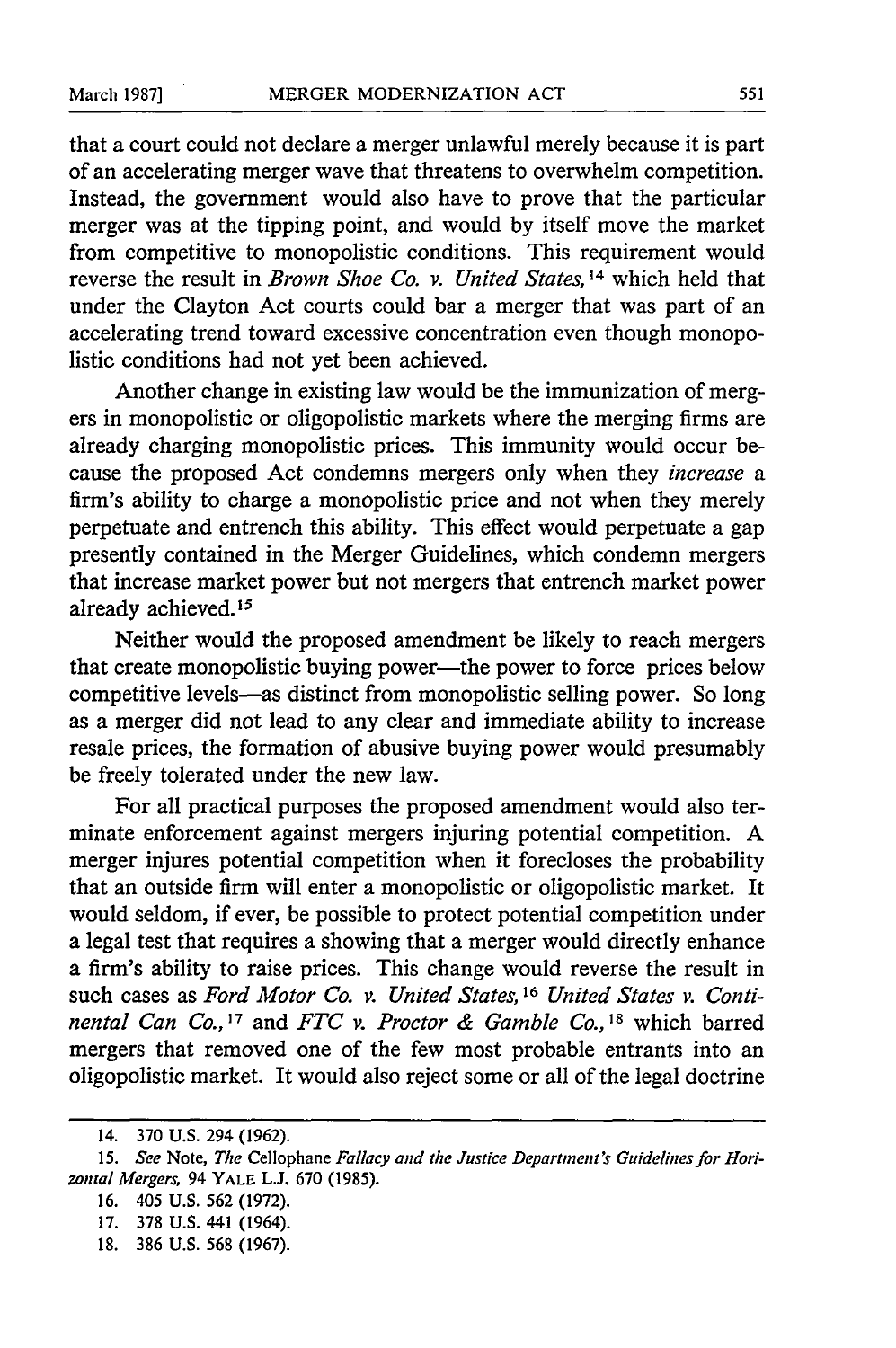enunciated in *United States v. Penn-Olin Chemical Co.*, <sup>19</sup> and *United States v. Falstaff Brewing Corp. ,20* which attempted to define potential competition in tractable, legally objective terms. Indeed, the proposed amendment is less hospitable to the concept of potential competition than the Justice Department's 1984 Merger Guidelines themselves.2'

Moreover, the proposed amendment would virtually eliminate enforcement against vertical and conglomerate mergers because, except in the most exceptional of cases, a nonhorizontal merger will produce no immediate ability to raise prices however anticompetitive its longer term effects might be. The proposed amendment would therefore reverse the results in such vertical or partially vertical merger cases as *Brown Shoe Co. v. United States, Ford Motor Co. v. United States,* and numerous lower court decisions, as well as the result in *FTC v. Proctor & Gamble Co.,2 <sup>2</sup>*which prohibited a conglomerate merger on the theory of entrenchment of market dominance, and *FTC v. Consolidated Foods,23* which declared a conglomerate merger unlawful due to its reciprocity effect. None of this is to say that antitrust enforcement against vertical and conglomerate mergers should return to what it was in the 1960s, but modifications should be made incrementally, informed by a full factual record, interpreted in the light of current economic learning.

#### B. Increased Difficulties of Proof

The proposed amendment would severely increase the government's burden of proof in merger cases. This effect by itself would preclude effective merger enforcement even if there were no change in the substantive law. Mandating the use of an open-ended rule of reason analysis in every merger case, the proposed bill enumerates six specific factors, ranging from market structure and conduct to expected efficiencies, that must be considered in addition to "any other evidence" that bears on the ultimate issue of market power effects.24 This statutorily mandated, unbounded approach reverses the entire course of development of Supreme

<sup>19. 378</sup> U.S. 158 (1964).

<sup>20. 410</sup> U.S. 526 (1973).

<sup>21.</sup> *See* Brodley, *Potential Competition Under the Merger Guidelines,* 71 **CALIF.** L. REv. 376 (1983).

<sup>22. 386</sup> U.S. 568 (1967).

<sup>23. 380</sup> U.S. 592 (1965).

<sup>24.</sup> **S.** 2160, § 2(d), *supra* note 1, 132 CONG. REC. at S2281. The proposed factors are: (i) the number and size distribution of firms and the effect of the acquisition thereon; (ii) ease or difficulty of entry by foreign or domestic firms; (iii) the ability of smaller firms in the market to increase production in response to an attempt to exercise market power; (iv) the nature of the product and terms of sale; (v) conduct of firms in the market; (vi) efficiencies deriving from the acquisition; and (vii) any other evidence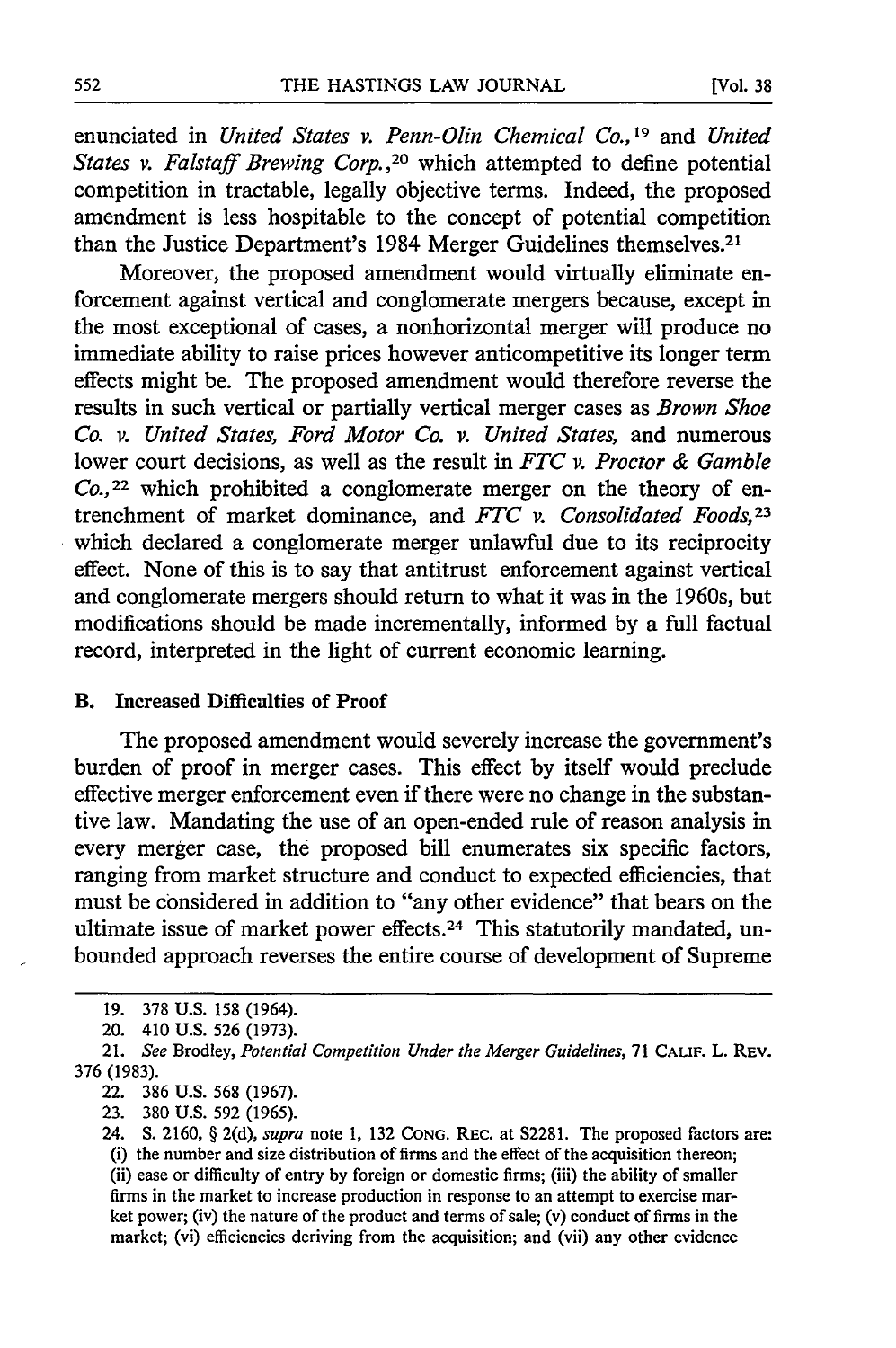Court analysis which began in 1963 with *United States v. Philadelphia National Bank.2 <sup>5</sup>*In *Philadelphia Bank* the Court squarely confronted the fact that an open-ended judicial consideration of all conceivably relevant economic facts would make the legal consequences of a merger uncertain and thereby subvert the congressional intent that the law be effectively enforced. To avoid such a result the Court declared that whenever it was possible to do so, courts should, in the interest of sound judicial administration, simplify the test of illegality, and accordingly the Court adopted a presumption of illegality for horizontal mergers based on the degree of market concentration.<sup>26</sup>

In the light of enforcement experience, the Supreme Court in 1974 modified the legal test for horizontal mergers to allow consideration of additional economic evidence in *United States v. General Dynamics Corp.,27* but still maintained the framework of an initial presumption of illegality drawn from a limited set of accessible facts. Subsequent lower court cases have expanded and developed the *General Dynamics* approach, considering economic factors that appear reasonably tractable such as entry barriers and product characteristics.<sup>28</sup>

The Merger Modernization Act appears to propose an entirely different approach. It would place the burden on the government to prove, on the basis of all pertinent economic facts, that a merger creates a significant probability of substantially increased market power. The changed burden of proof alone will in all probability prevent effective merger enforcement.

Merger enforcement differs fundamentally from other types of antitrust enforcement in that the legality of a merger is usually tried before it occurs. Under the present enforcement system, which involves prenotification of mergers, suits are filed before the merger takes place. Thus, the assessment of competitive consequences occurs in advance. Without the aid of a simplifying presumption of illegality, however rebuttable, and with no evidentiary limitation on the type of proof that can be offered, it appears unlikely that the government could ever prevail, particularly on an issue requiring proof of the future behavior of prices. Instead, courts

indicating whether the acquisition will or will not substantially increase the ability, unilaterally or collectively, to exercise market power.

<sup>25. 374</sup> **U.S. 321 (1963).**

**<sup>26.</sup>** *Id.* at 362, 365-66.

<sup>27. 415</sup> U.S. 486 (1974).

<sup>28.</sup> *See* **ABA ANTITRUST SECTION,** ANTITRUST LAW **DEVELOPMENTS** 171-73 (2d ed. 1984).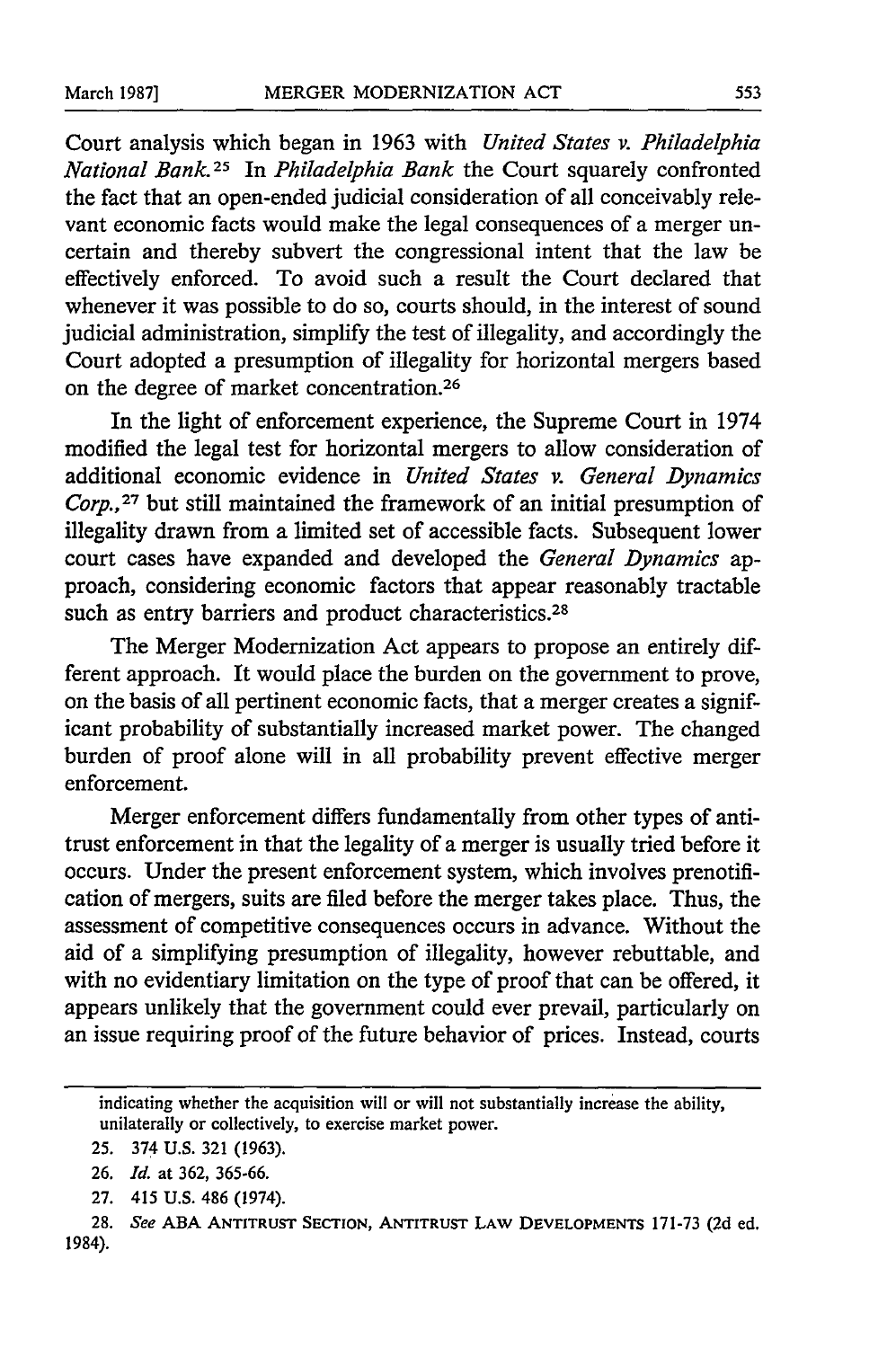would confront "the complex statistical and theoretical jungle"<sup>29</sup> that vexed merger litigation prior to *Philadelphia Bank,* and would tend naturally to decide the case against the party who has the burden of proof here the government.

It is perfectly clear, therefore, why the existing merger statute was drafted in terms of incipient effects—that is, a merger is unlawful if it may lessen competition-and why it was necessary for the courts to adopt simplified rules of presumption in order to implement the statutory purpose. Without such an approach there can be no adequate enforcement against complex transactions, the effects of which must be assessed in advance. If this enforcement scheme is to be abandoned, it would be much simpler to repeal section 7 than to weigh it down with evidentiary burdens that preclude its effectiveness.

## **II. Promotion of International Competitiveness**

It is difficult to think that the unprecedented package of major antitrust legislation, of which the Merger Modernization Act is a part, would be before Congress were it not for the claim that antitrust enforcement in some way impedes industrial competitiveness. Seemingly lending credence to the claim, the President's Commission on Industrial Competitiveness last year recommended certain modifications of the antitrust laws.30 But the Commission's recommendations were far more confined than the legislation now being sought, and even the need for the Commission's more limited recommendations has not been established.

As one of its thirty-two separate recommendations, the President's Commission urged certain antitrust changes, including (1) modification of the Clayton Act and other antitrust statutes to recognize efficiency gains from business combinations, (2) definition of antitrust markets to encompass global competition where it exists, and (3) the granting of antitrust exemptions for mergers and other business relationships which promote national objectives such as rationalization of production and, more generally, "the public good."<sup>31</sup> The proposed Antitrust Improvement Act introduced by Senator Metzenbaum responds directly to two of these objectives, but the Merger Modernization Act goes far beyond anything recommended by the Commission.

Congress has in recent years been responsive to well-documented,

X

**<sup>29.</sup>** Bok, *Section 7 of the Clayton Act and the Merging of Law and Economics,* 74 **HARV.** L. REV. 226, 291 (1960).

**<sup>30.</sup> PRESIDENT'S COMMISSION ON** INDUSTRIAL COMPETITIVENESS, GLOBAL COMPETI-**TION:** THE NEW REALITY 192-93 (1985) [hereinafter **PRESIDENT'S COMMISSION].**

<sup>31.</sup> *Id.* at 271.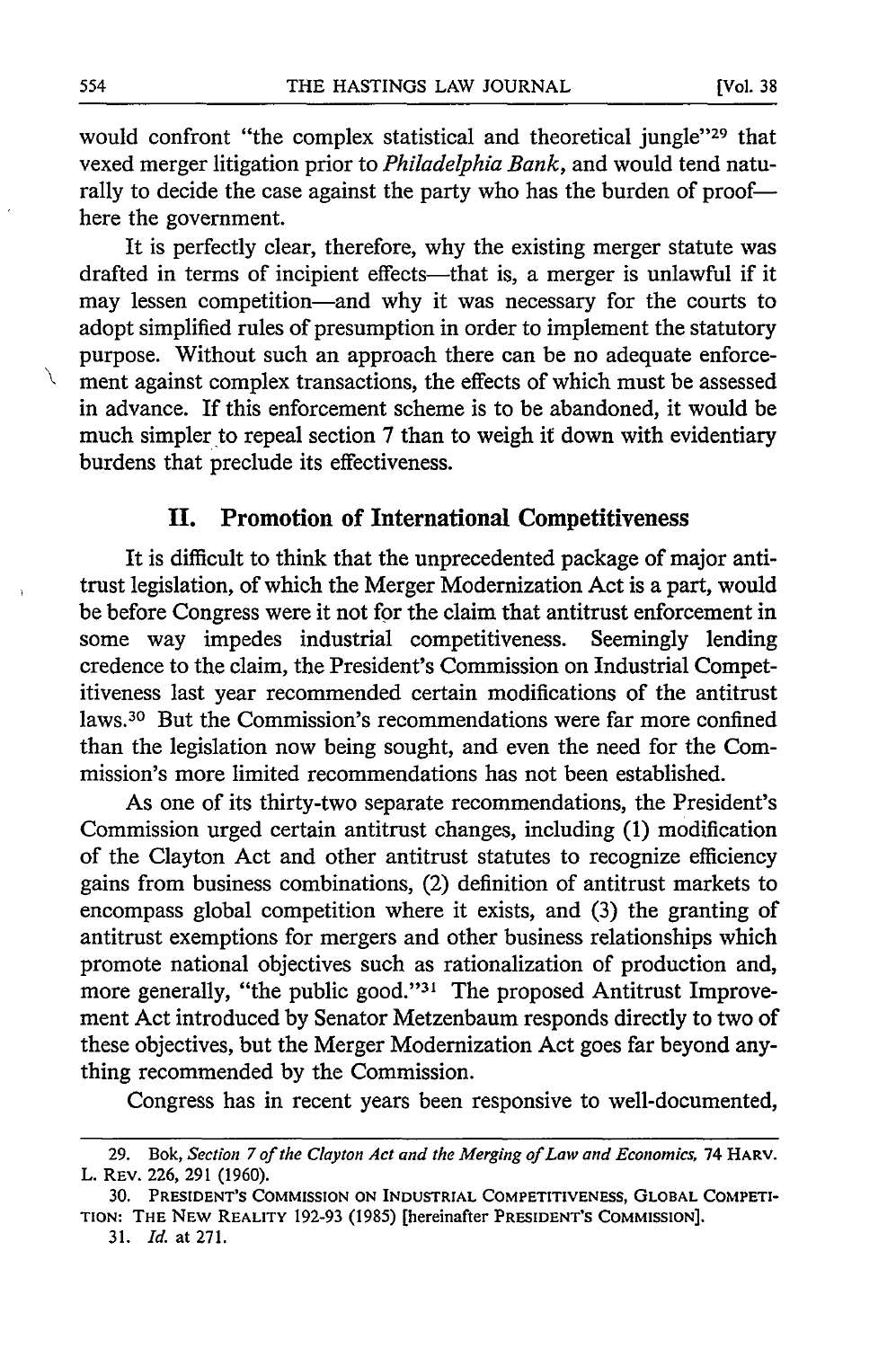narrowly targeted proposals to modify the antitrust laws to promote industrial competitiveness. In 1982 Congress passed the Export Trading Company Act,<sup>32</sup> which provided substantial antitrust immunity for properly qualified export trading companies. In 1984 Congress passed the National Cooperative Research Act, 33 which extended a similar substantial immunity to research and development joint ventures. Both statutes were adopted after specific showings that antitrust protection was needed to induce firms to jointly undertake activities that would directly and immediately promote United States competitiveness in critical areas-in the one case exports and in the other innovation.

By contrast, the Merger Modernization Act-as well as most of the other antitrust legislation the Administration now proposes-reflects an entirely different attitude. The proposed legislation does not address a particular problem of international competitiveness, as did the 1982 and 1984 Acts, but would weaken antitrust enforcement across all economic sectors, whether or not they are subject to the impact of foreign competition.

Certainly nothing in the Commission's report establishes the need for drastic change in merger standards. Indeed, the few facts cited in the Commission's very short discussion of its antitrust proposals (six pages within a 391 page report)<sup>34</sup> are quite unpersuasive. For example, in arguing that United States firms need to be larger than they now are to compete effectively in world markets the report presents the following data:35

## *Herfindahl-Hirschman Index of Concentration*

| Country              | Chemicals | Steel |
|----------------------|-----------|-------|
| <b>United States</b> | 682       | 937   |
| Japan                | 946       | 1,734 |
| West Germany         | 2,226     | 1,442 |
| United Kingdom       | 6,566     | 6,187 |
| World [U.S. share]   | 272       | 393   |

This table is intended to show that other industrial nations allow their firms to grow much larger in national markets, presumably to the disadvantage of United States firms in world competition. But only a few pages earlier the report states that chemicals are one of the United States's most successful exports, while steel is one of its least successful. <sup>36</sup>

<sup>32. 96</sup> Stat. 1233-35 (1982) (codified at 15 U.S.C. §§ 4001-4003 (1982)).

<sup>33. 98</sup> Stat. 1815 (1984) (codified at 15 U.S.C. §§ 4301-4305 (1982 & Supp. 11 1984)).

<sup>34. 2</sup> **PRESIDENT'S COMMISSION,** *supra* note 30, at 188-93.

**<sup>35.</sup>** *Id.* at 189.

<sup>36.</sup> *Id.* at 181.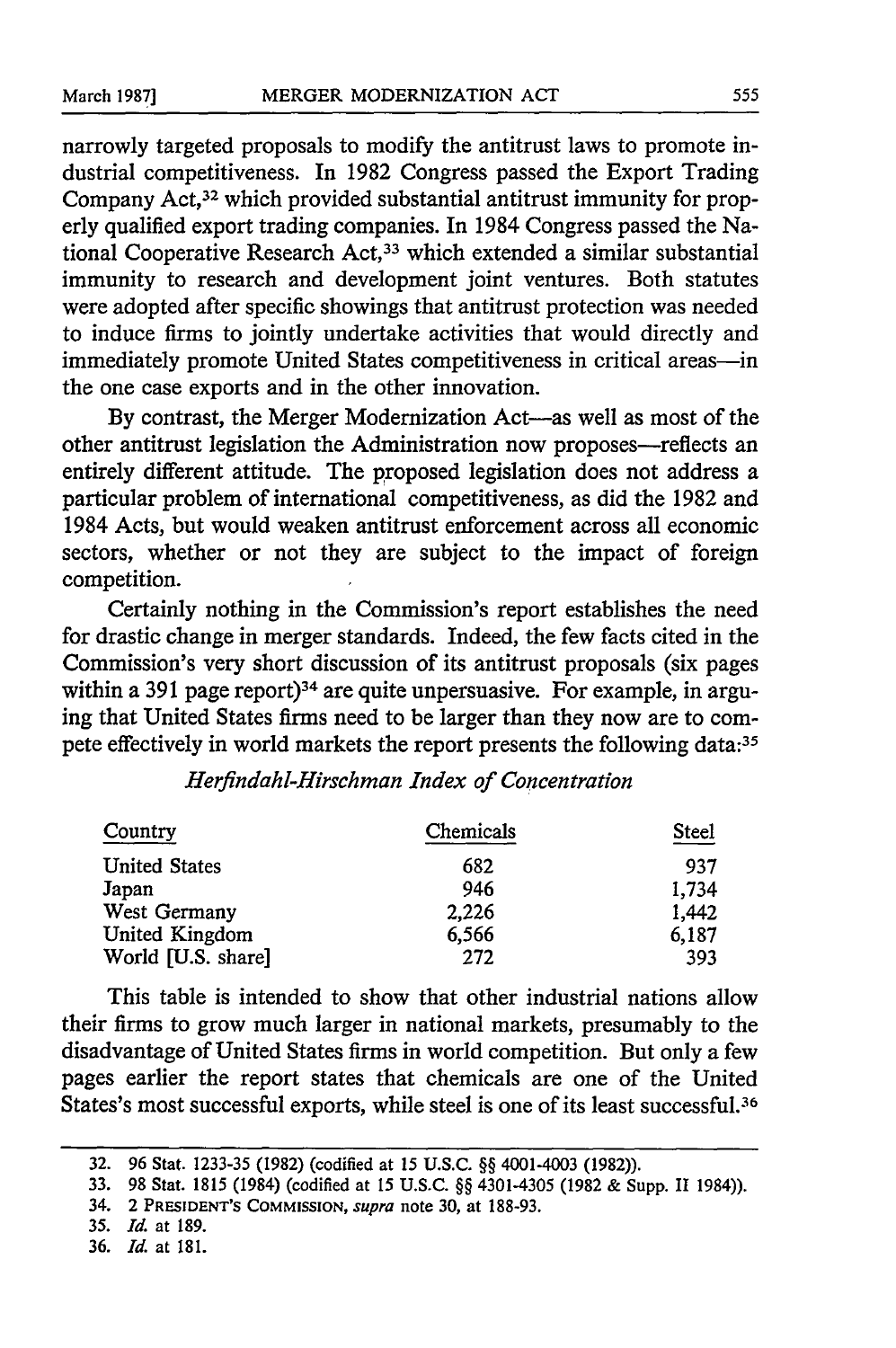Thus, it is no more reasonable to conclude that merger constraints explain our lack of success in steel manufacturing than it is to conclude that they are responsible for our success in chemicals. Similarly, the near monopoly position allowed British Steel within the United Kingdom, albeit a relatively small market, does not appear to be linked to any unusual success by that firm in export markets.

Effective competition in world markets *does* require improved competitive strategies, but the Commission's report fails to demonstrate that market-concentrating mergers are the answer. Indeed, a principal author of the report has recently suggested that successful strategies are much more likely to involve joint ventures and other coalitions short of merger.<sup>37</sup> The recent report of the European Economic Community<sup>38</sup> reaches a similar conclusion, and in noting the need for "fundamental structural changes" to make European industry more competitive, speaks of "facilitating cooperation between firms" not by mergers, but by joint ventures. Clearly, amendment of the Clayton Act is not required in order to ensure permissive treatment of joint ventures or recognition of efficiency benefits in joint venture cases, for the law is already permissive. <sup>39</sup>

The President's Commission also called for realistic definition of economic markets so as to recognize global competition where it exists.<sup>40</sup> One can agree entirely with this recommendation without conceding that any amendment of the antitrust laws is necessary. The report certainly presents no evidence suggesting that modern courts are unwilling to recognize international competition where it exists. Indeed, as long ago as the *Alcoa* case Judge Learned Hand defined the relevant market to include the shipments of aluminum imports that competed with domestic production.<sup>41</sup> Moreover, Judge Hand was perfectly clear in his statement that he would have included not only current imports but all foreign capacity as well had he not concluded that tariff and other trade barriers imposed an effective ceiling on imports.<sup>42</sup>

The Antitrust Improvement Act contains a specific provision that would direct courts to consider foreign competition in merger or joint venture cases when any reduction in competition between United States

<sup>37.</sup> *See* Porter, *Changing Patterns of International Competition,* **27 CAL.** MGMT. REv. **9** (1986).

<sup>38.</sup> *15th Report on Competition Policy of the EEC* (1986).

<sup>39.</sup> *See generally* Brodley, *Joint Ventures and Antitrust Policy,* **95** HARV. L. REV. **1521** (1982).

<sup>40.</sup> **PRESIDENT'S COMMISSION,** *supra* note 30, at 192.

<sup>41.</sup> United States v. Aluminum **Co.** of Am., 148 **F.2d** 416, 424 **(2d** Cir. 1945).

<sup>42.</sup> *Id.* at 426.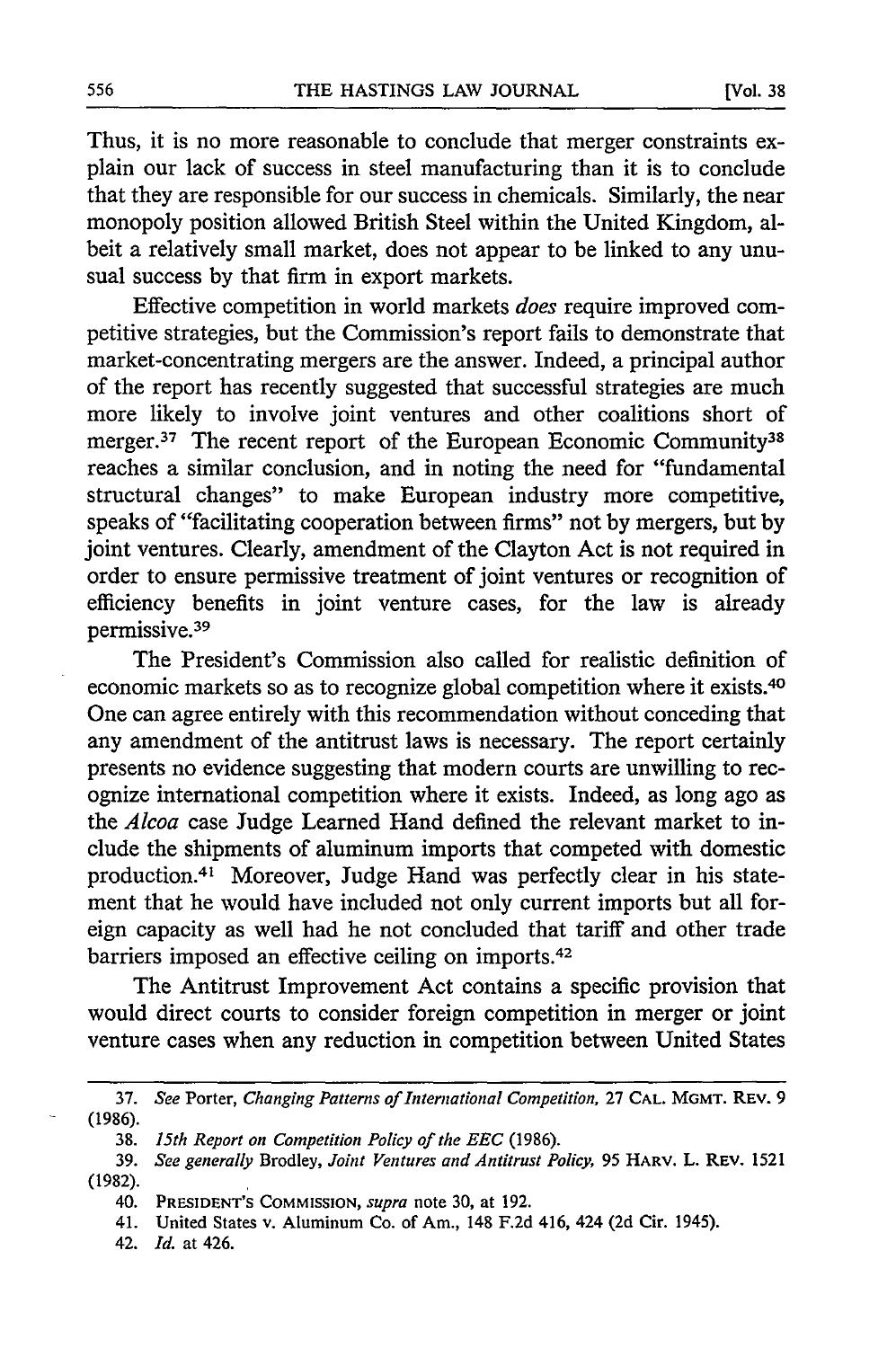firms would be offset by increased foreign sales in the United States.<sup>43</sup> While this provision is declarative of present law, it would make clear that foreign sales are to be considered when it is economically realistic to do so. On the other hand, a specific provision of this kind applicable only to mergers and joint ventures creates the possibility of a negative inference that foreign sales are to be treated differently under the Sherman Act or other antitrust statutes. Problems of technical construction of the specific statutory language in relation to present law might also arise. If all that is intended is a restatement of existing law, the provision might instead simply declare that foreign competition, realistically assessed, should be taken into account in defining markets for antitrust purposes.

### **III. Recognition of an Efficiencies Defense**

The proposed Merger Modernization Act and the Antitrust Improvement Act both require antitrust courts to take economic efficiencies into account in ruling on mergers.<sup>44</sup> Consideration of efficiencies in merger cases poses extreme difficulties, however, and if undertaken at all should be done under tight constraints.

The problem with considering efficiencies in merger cases is that it would require courts to assess the outcome of a highly complex transaction before it has occurred. A merger involves a meshing of diverse and often scattered physical facilities, financial assets, and personnel that were never designed to be part of a single organization. Will the union be a success, or will it be a disaster, or will it produce indifferent results in terms of efficiencies? A mandatory efficiencies defense would require a court to make this exceedingly difficult assessment on a purely hypothetical basis, informed only by the claims and counterclaims of interested litigants. Under such circumstances it is difficult to think that courts could be any more successful in picking out the efficient mergers from among the inefficient than are financial analysts and managers, whose batting average is, to say the least, remarkably uneven. Moreover, the courts would not only have to identify whether a merger will produce efficiencies, but also whether such efficiencies will then outweigh anticompetitive effects, which must also be assessed in advance.

In determining whether an efficiencies defense should be introduced it is important to bear in mind that efficiencies considerations already shape merger and other antitrust rules. The basic substantive standards

<sup>43.</sup> **S.** 2022, *supra* note **4, 132 CONG. REC.** at **S338.**

<sup>44.</sup> S. 2022, § 5, *supra* note 4, 132 **CONG.** REC. at 5338; **S.** 2160, § 2(d), *supra* note **1, 132 CONG.** REC. at **52281;** *see supra* note 24.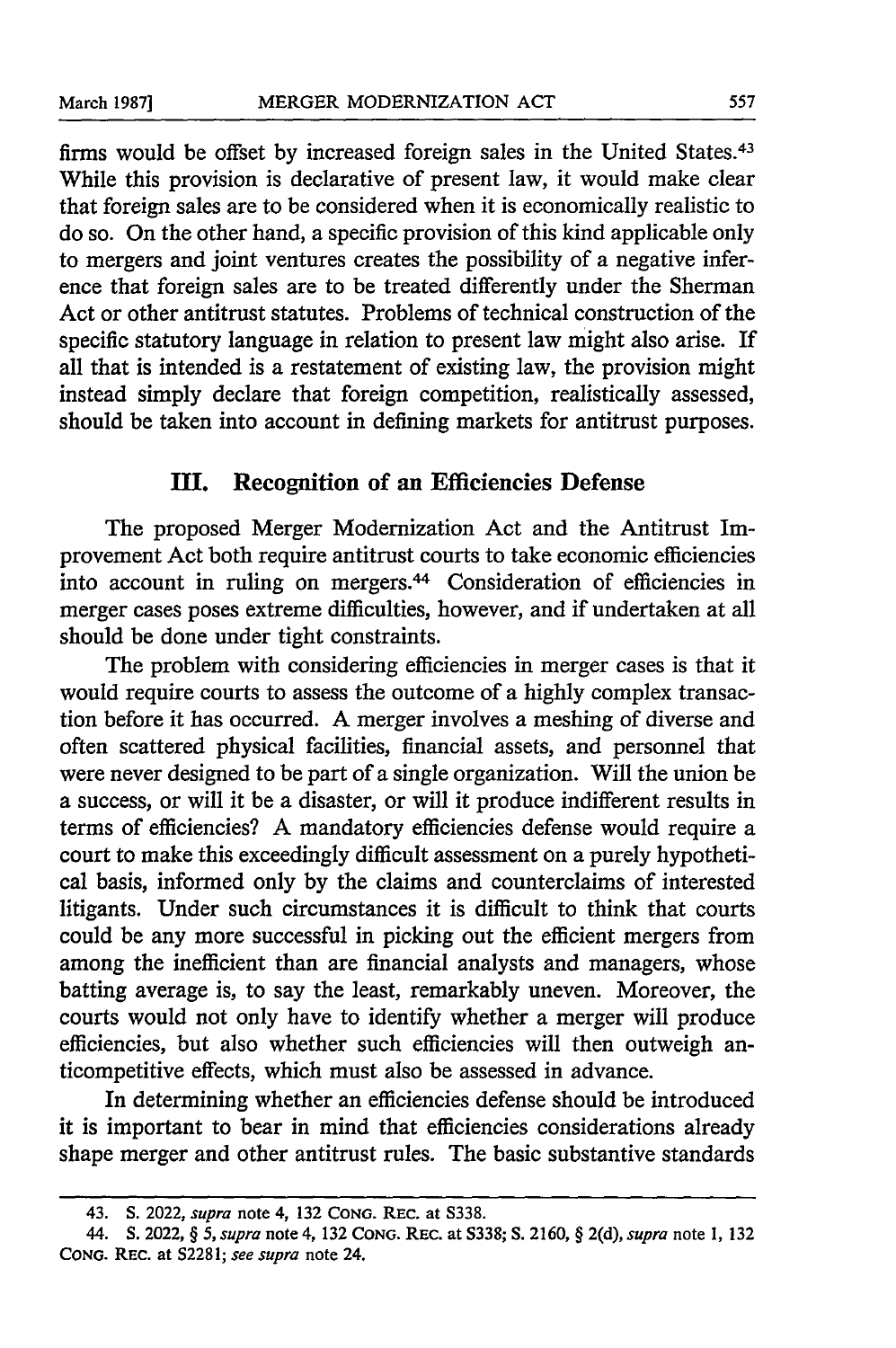for mergers are drawn with a view to permitting most mergers to go through, thereby allowing any efficiencies to be realized. Indeed, the present Merger Guidelines relaxed the standards for merger enforcement precisely to allow greater latitude for potentially efficient mergers,45 and recent merger cases reflect a similar viewpoint, thus further reducing the chance that substantial efficiencies are being lost through overly stringent merger policy. In addition, joint ventures and similar limited cooperative undertakings between firms are treated even more permissively than mergers. 46 Since these transactions are frequently alternatives to merger, a blocked merger may simply be rechannelled into a joint venture or another less restrictive contractual undertaking, rather than be prohibited altogether.

Nevertheless, some believe that current antitrust rules bar a nontrivial number of mergers in which significant efficiencies could be achieved. I know of no way to test the truth of that proposition, but even if one accepts it, it does not necessarily follow that courts should be asked to assess efficiencies in advance. Instead, we must face up to the fact that if direct assessment of efficiencies is to be undertaken in merger proceedings, an after-the-fact procedure is needed to audit whether the claimed efficiencies actually resulted. That is, at some point following a merger approved on efficiency grounds, say after five years, the proceeding should be reopened and the parties required to prove that efficiencies were actually achieved. When a subsequent audit determines that the promised efficiencies were not realized, additional relief can then be administered to restore competitive conditions. It is only by such a procedure that before-the-fact efficiency claims can be kept honest. In West Germany, the Federal Cartel Office presently follows a procedure for after-the-fact audits of efficiency claims, particularly in cases involving joint ventures.

Turning to the specific legislation proposed, the Merger Modernization Act would require courts to consider efficiencies as a factor of analysis in every merger case.47 This places an undue burden on the courts and complicates the decision beyond any benefit that appears likely. The bill fails to state explicitly who has the burden of proof on the issue, yet clearly the burden should be placed on the defendants since, as the actual participants, they are in the best position to demonstrate the facts.

<sup>45.</sup> Guidelines, *supra* note 3, at 4490.

<sup>46.</sup> *See* General Motors Corp. and Toyota Motor Corp., 49 Fed. Reg. 18,289, 18,291 (FTC 1984) (consent order) (statement of James C. Miller III, Chairman, FTC) ("important to separate reality from rhetoric" in analyzing joint venture as opposed to merger).

<sup>47.</sup> **S.** 2160, *supra* note 1, 132 **CONG.** REC. at S2281-82.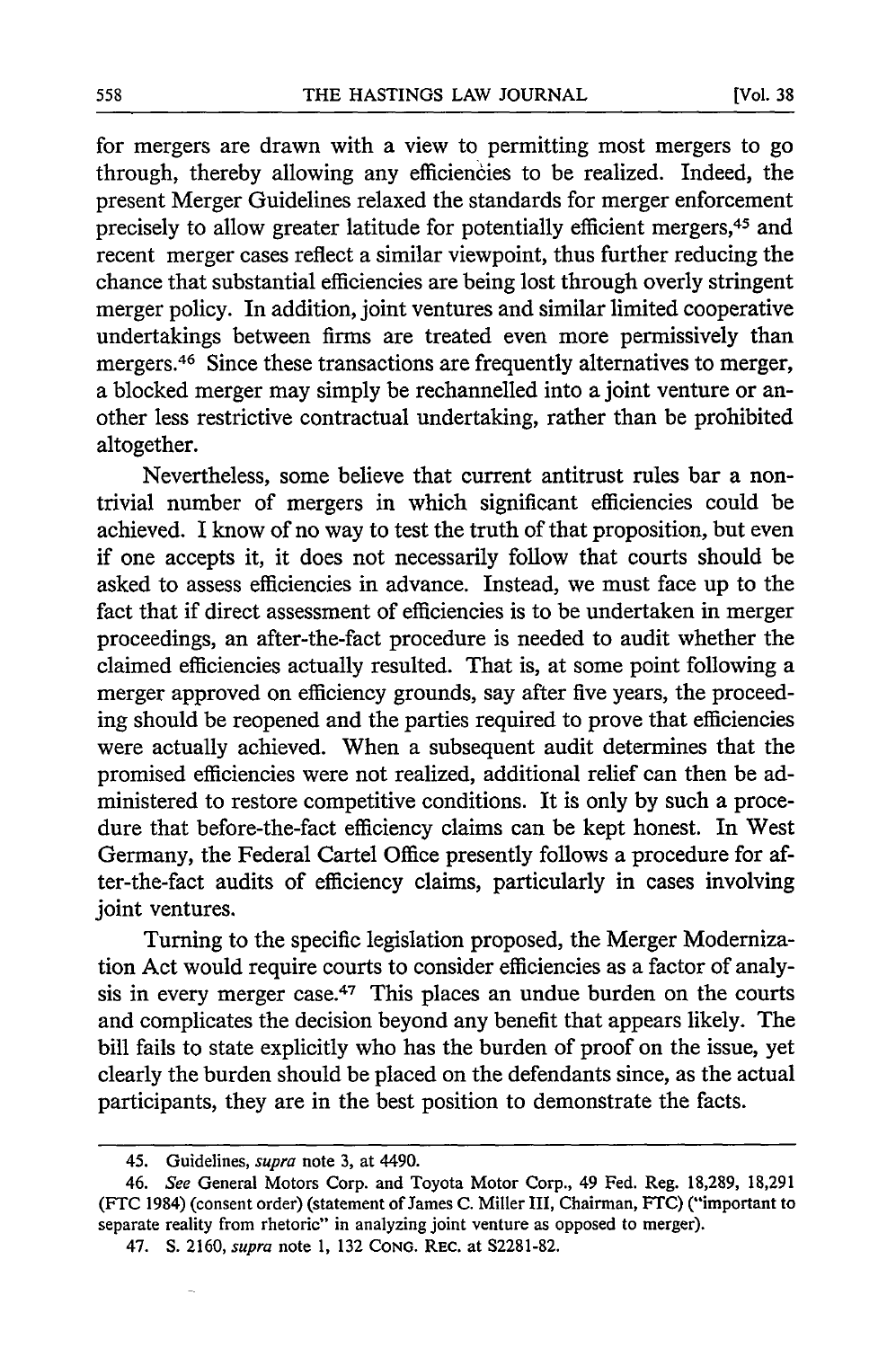The proposed Antitrust Improvement Act adopts a much better approach to the problem, which, although not entirely free of difficulties, would regularize the present procedure by which efficiencies are taken into account by the Antitrust Division and the FTC in the exercise of their enforcement discretion. 48 Senator Metzenbaum's bill would establish a common filing procedure and specifies the kinds of cost savings that would qualify as recognizable efficiencies, properly excluding merely pecuniary savings and speculative gains, such as "learning effect" benefits. The burden is correctly on the defendants both to demonstrate the presence of efficiencies by clear and convincing evidence and to show that the cost saving could not be achieved by a less restrictive alternative.

In addition, the bill provides for a certification procedure whereby the FTC may certify that a merger is likely to reduce costs and will promote competition.49 This certification can then be introduced in any future antitrust proceeding involving the merger. The difficulty with this proposal is that the certification does not arise out of a contested proceeding, or indeed one in which anyone but the interested parties is likely to be involved. Unless provision is made for the participation of adverse litigants, it seems undesirable to allow the introduction of the certification in a subsequent proceeding except as against the government. Furthermore, if the FTC is to effectively monitor complex efficiency claims, it should be provided with funds to engage management consultants as independent experts in appropriate cases.

A more limited approach to efficiencies consideration in merger cases would be to limit the FTC certification procedure to joint ventures, and then to provide specifically for subsequent audit by the FTC to determine if efficiencies were in fact realized or if the efficiency benefit achieved outweighed any restraints on competition. If the results of either inquiry are negative, the unwinding of the joint venture or administration of other curative relief would present less difficulty than in a merger case because the joint venture participants would have retained their separate institutional identities. After the results of this more limited efficiencies procedure are observed, it would be possible to determine whether it is feasible to extend the procedure to mergers in general.

## IV. Merger Enforcement Procedures

The Antitrust Improvement Act proposes to strengthen merger enforcement procedures in several ways. Changes in these procedures do

<sup>48.</sup> **S.** 2022, *supra* note 4, **132 CONG.** REC. at **S338-39.**

<sup>49.</sup> *Id. §* **5(b), 132 CONG. REC.** at **S338.**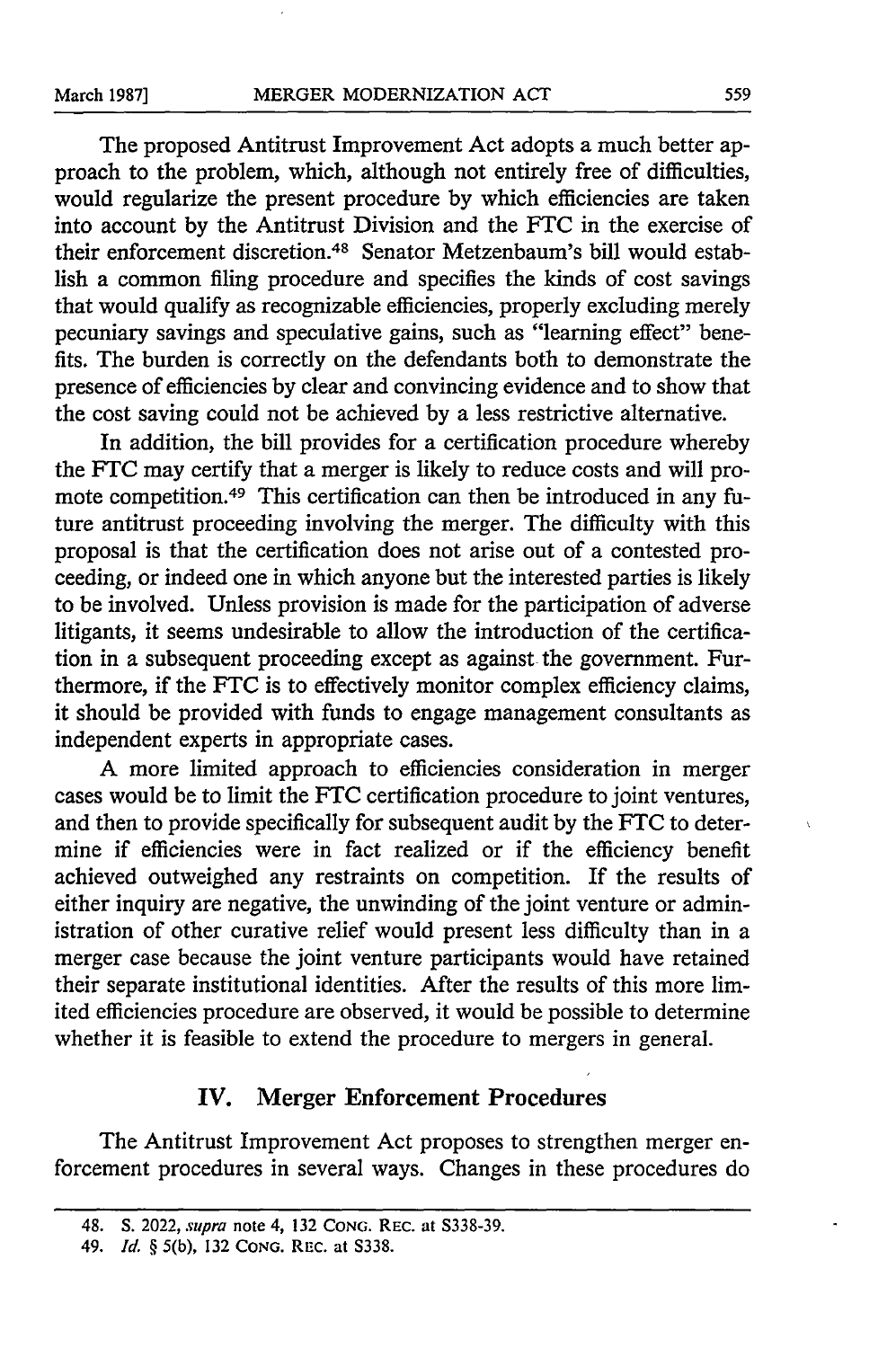not raise the same problem of undermining common-law judicial development as does revision of substantive standards, and in fact there have been several procedural modifications of the antitrust statutes over the years. Two proposals of particular interest are those relating to divestiture standards and access to investigatory files by state attorneys general.

With increasing frequency the relief in merger cases involves divestiture of some portion of the acquired assets. But such divestitures often raise severe problems of viability. This is not difficult to understand since the assets being divested were never designed to stand on their own or even to be part of another firm, but were intended to function within the firm from which they are now being separated. In the past many such divestitures have failed to restore competition,<sup>50</sup> and it is unclear whether recent divestitures have been more successful. The provisions of the Antitrust Improvement Act that would require strict standards of competitive viability for divested assets appear highly desirable, at least in the light of past experience. Congress should also require periodic reports from the enforcement agencies on the effectiveness of curative relief in merger cases. These reports would both provide needed information on the efficacy of merger remedies and serve as a source of discipline to enforcement agencies in administering such remedies.

State attorneys general provide a vital source of independent enforcement for the antitrust laws. Unlike private litigants they directly reflect the public interest, yet at the same time they present a viewpoint distinct from that of federal enforcement authorities. Under the Hart-Scott-Rodino Act, documents and information obtained in premerger notification procedures are confidential,<sup>51</sup> however, and state attorneys general have been unable to obtain access to such information even for the purpose of providing federal enforcement authorities with useful comments and recommendations.

From personal experience I know how difficult it is to make informed comments on a pending merger or joint venture investigation if one lacks access to the facts being evaluated by the enforcement agency. Recently in attempting to comment to the FTC on the antitrust implications of the General Motors-Toyota joint venture, I was limited to the information published in the newspapers, although the actual joint venture agreement was no doubt on file with the FTC. As a result my comments were less informed and helpful than they might otherwise have

<sup>50.</sup> *See* Elzinga, *The Antimerger Law: Pyrrhic Victories,* 12 J. LAW & ECON. 43 (1969); Pfunder, Plaine & Whittemore, *Compliance with Divestiture Orders Under Section 7 of the* Clayton *Act,* 17 **ANTITRUST BULL.** 19 (1972).

<sup>51. 90</sup> Stat. 1383 (1976) (codified at 15 **U.S.C.** § 18a(h) (1982)).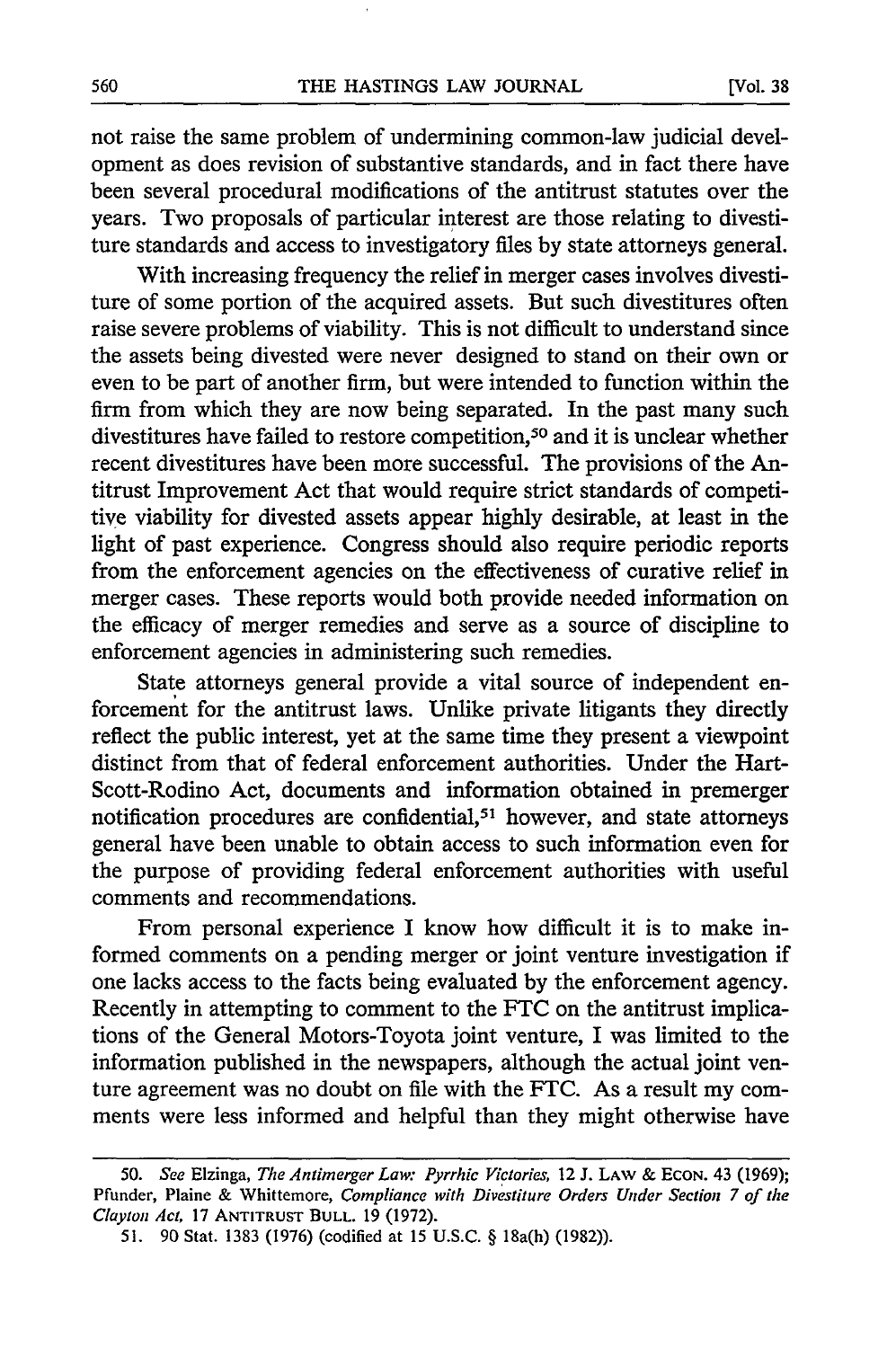been. It is perhaps impractical to make investigatory information available to those who represent private parties opposing a merger or joint venture, but clearly state attorneys general could be allowed access on a confidential basis. Federal enforcement can only be improved if it receives the benefit of informed comments from a sister enforcement agency.

### **Conclusion**

The constitution-like generality of the statutory tests of antitrust have made it possible for courts and enforcement agencies to adjust by incremental change to shifting economic circumstances. From time to time Congress has intervened in the development of antitrust law by statutory amendment, but with rare exception this intervention has been in response to a narrowly articulated and specific need, as in the recently enacted Export Trading Company Act and National Cooperative Research Act.

The Administration's proposed Merger Modification Act represents a sharp break from these previous policies of incremental and focused change. The Administration seeks to codify its current enforcement policy, enunciated in the 1984 Merger Guidelines, by changing the foundational language of the Clayton Act. In fact, the proposed bill would delete from the statutory test the word "competition" itself, substituting for all of the values encompassed in that historic term a single index of power over price. Such an alteration is defended on the basis of current economic learning. But that very defense supplies the decisive reason why the statute should not be so amended.

Economics and business science are not static fields. Today the Justice Department castigates the antitrust views of an earlier period, but a future generation may look back on their views with less than full acclamation. Suppose, for example, that the antitrust decisions of the Warren Court or the 1968 Merger Guidelines had been codified. Had that happened we should now be faced with the problem of rewriting statutory law in order to adjust antitrust to modern economic conditions. We should no more attempt to bind the future enforcers of antitrust law than our predecessors sought to bind us. We ought not to freeze a specialized interpretation of competition into the Clayton Act. Instead, we should recognize that our knowledge, like the knowledge of those who preceded us, is finite and our vision limited. Thus, rejecting efforts to enact global wisdom, we should adhere to the common-law approach in antitrust of incremental change and gradual evolution.